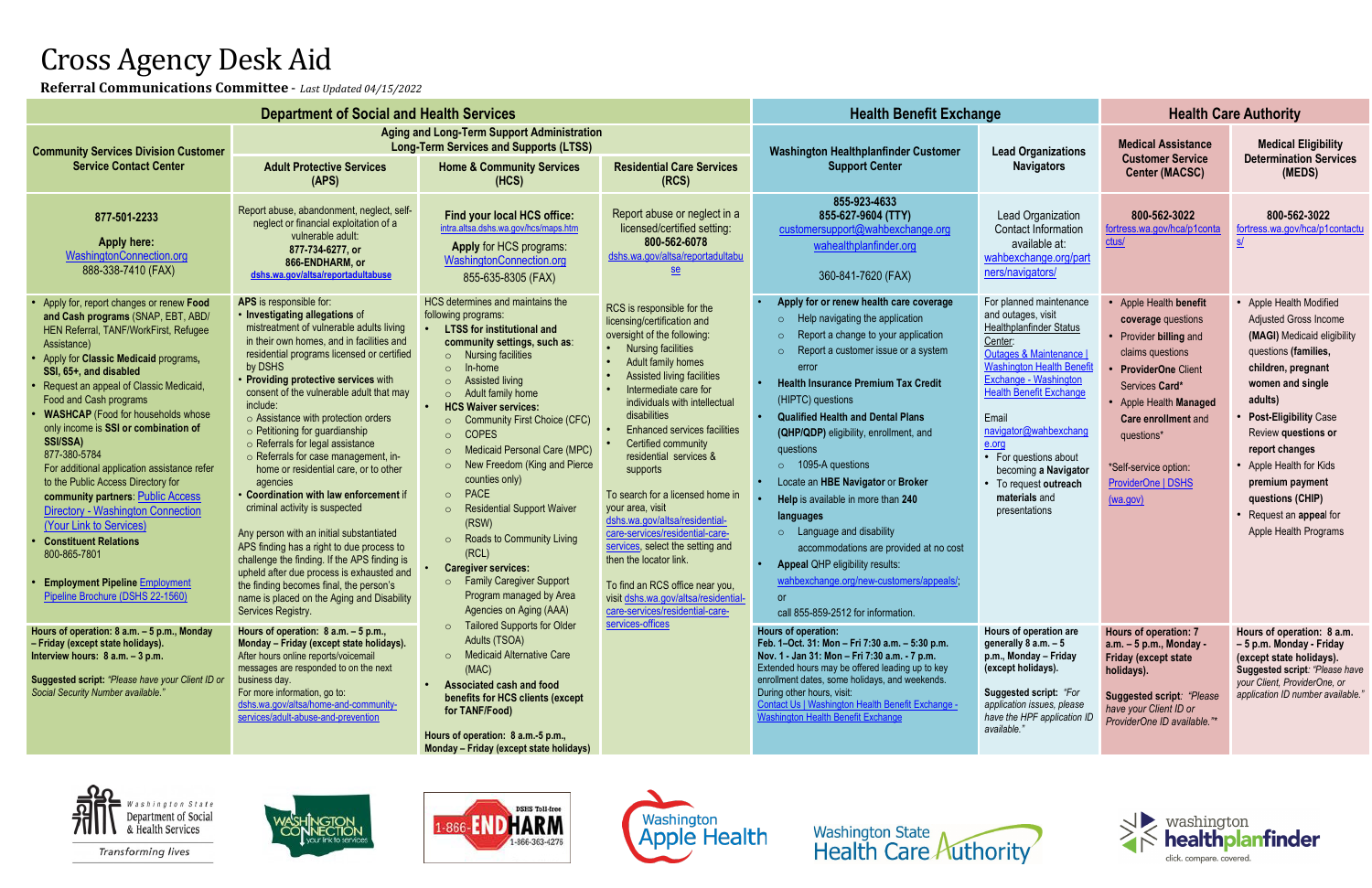| <b>Department of Social and Health Services</b>                                                                                                                                                                                                                                                                                                                                                                                                                                                                                              |                                                                                                                                                                                                                                                                                                                                                                                                                                                                                                                                                                                                                                                                                                                       | <b>Office of Insurance Commissioner (OIC)</b>                                                                                                                                                                                                                                                                               |                                                                                                                                                                                                                                                                                                                                                                                                                                                                | <b>Heath Care Authority</b>                                                                                                                                                                                                                                                                                                                                                                                                                                                                                                                                                                                                                                                                                                                                                                                                                  |                                                                                                                                                                                                                                                                                                                                                                                                                                                                                                                                                                                                                                                                                                          |
|----------------------------------------------------------------------------------------------------------------------------------------------------------------------------------------------------------------------------------------------------------------------------------------------------------------------------------------------------------------------------------------------------------------------------------------------------------------------------------------------------------------------------------------------|-----------------------------------------------------------------------------------------------------------------------------------------------------------------------------------------------------------------------------------------------------------------------------------------------------------------------------------------------------------------------------------------------------------------------------------------------------------------------------------------------------------------------------------------------------------------------------------------------------------------------------------------------------------------------------------------------------------------------|-----------------------------------------------------------------------------------------------------------------------------------------------------------------------------------------------------------------------------------------------------------------------------------------------------------------------------|----------------------------------------------------------------------------------------------------------------------------------------------------------------------------------------------------------------------------------------------------------------------------------------------------------------------------------------------------------------------------------------------------------------------------------------------------------------|----------------------------------------------------------------------------------------------------------------------------------------------------------------------------------------------------------------------------------------------------------------------------------------------------------------------------------------------------------------------------------------------------------------------------------------------------------------------------------------------------------------------------------------------------------------------------------------------------------------------------------------------------------------------------------------------------------------------------------------------------------------------------------------------------------------------------------------------|----------------------------------------------------------------------------------------------------------------------------------------------------------------------------------------------------------------------------------------------------------------------------------------------------------------------------------------------------------------------------------------------------------------------------------------------------------------------------------------------------------------------------------------------------------------------------------------------------------------------------------------------------------------------------------------------------------|
| <b>Division of Child Support (DCS)</b>                                                                                                                                                                                                                                                                                                                                                                                                                                                                                                       | <b>Developmental Disabilities Administration (DDA)</b><br><b>Long-Term Care &amp; Specialty Programs Unit</b>                                                                                                                                                                                                                                                                                                                                                                                                                                                                                                                                                                                                         | <b>Consumer Advocacy</b>                                                                                                                                                                                                                                                                                                    | <b>Statewide Health Insurance Benefits</b><br><b>Advisors (SHIBA)</b>                                                                                                                                                                                                                                                                                                                                                                                          | <b>Division of Behavioral Health and Recovery</b><br>(DBHR)                                                                                                                                                                                                                                                                                                                                                                                                                                                                                                                                                                                                                                                                                                                                                                                  | <b>Foster Care and Adoption Support</b><br>(FCAS)                                                                                                                                                                                                                                                                                                                                                                                                                                                                                                                                                                                                                                                        |
| 800-442-5437 (KIDS)<br>childsupportonline.wa.gov                                                                                                                                                                                                                                                                                                                                                                                                                                                                                             | 855-873-0642<br><b>Apply for LTC &amp; Specialty Programs:</b><br>WashingtonConnection.org<br>855-635-8305 (FAX)                                                                                                                                                                                                                                                                                                                                                                                                                                                                                                                                                                                                      | 800-562-6900<br>insurance.wa.gov/                                                                                                                                                                                                                                                                                           | 800-562-6900<br>insurance.wa.gov/shiba                                                                                                                                                                                                                                                                                                                                                                                                                         | 360-725-1500<br>hca.wa.gov/mental-health-and-addiction-services                                                                                                                                                                                                                                                                                                                                                                                                                                                                                                                                                                                                                                                                                                                                                                              | 800-562-3022 ext. 15480                                                                                                                                                                                                                                                                                                                                                                                                                                                                                                                                                                                                                                                                                  |
| • Establish paternity and parentage and<br>child support orders<br>• Collect / Distribute child support<br>• Employer support<br>• Negotiate payment plans<br>• Payment/EFT options<br>800-468-7422<br>• Hearings and conference boards<br>• Outreach to community partners and<br>stakeholders<br>• Modify orders<br>• Employer relations and New Hire<br><b>Reporting</b><br>800-562-0479<br>• Community Relations Unit<br>800-457-6202<br>• Alternative Solutions Program<br>Toll free 800-604-1146<br>• AlternativeSolutions@dshs.wa.gov | The LTC & Specialty Programs Unit manages Medicaid programs for<br>clients living in a variety of settings, receiving:<br><b>DDA</b> services<br><b>Waiver</b> service programs<br>$\circ$<br><b>Community First Choice (CFC)</b><br>$\circ$<br>Medicaid Personal Care (MPC)<br>$\circ$<br>Roads to Community Living (RCL)<br>$\circ$<br>Institutional and Intermediate Care (ICF/IID)<br>$\circ$<br><b>Hospice</b> medical<br>Healthcare for Workers with Disabilities (HWD/S08) 800-871-9275<br><b>Residential mental health services</b><br>Associated cash (no TANF) and food assistance (except for children)<br>Service Referral & Information Request Form dshs.wa.gov/dda/service-<br>and-information-request | <b>Complaints against</b><br>insurances<br>companies, claim<br>denials, poor service,<br>coverage, cancellations,<br>etc.<br>Insurance options<br>Legal rights: insurance<br>laws & regulations<br>Health insurance<br>appeals<br><b>Complaints against</b><br>insurance agents /<br>brokers / producers<br>Insurance fraud | • Understand your Medicare<br>coverage options and rights:<br><b>Original Medicare, Medicare</b><br>Advantage, prescriptions and<br>Medigap plans<br><b>Evaluate and compare Medicare</b><br>plans<br><b>Medicare coordination with</b><br>Medicaid (dual), state & federal<br>government retirees, veterans,<br>private plans and HBE<br>Medicare Savings Program & low-<br>income subsidies<br><b>Medicare complaints, questions</b><br>and fraud prevention | <b>Medicaid Enrollees</b><br>To apply for Washington Apple Health<br>(Medicaid) coverage, visit Washington<br>Healthplanfinder or call 855-923-4633.<br><b>Mental Health Crisis Services:</b><br>For a life-threatening emergency: Call 911<br>For suicide prevention: Contact the National<br>Suicide Prevention Lifeline at 800-273-8255<br>(TRS: 800-799-4889)<br>For 24/7 free, confidential emotional support<br>and referrals to crisis services contact the<br><b>Washington Recovery Help Line at</b><br>866-789-1511 or the mental health crisis line<br>in your area<br><b>How to Get Services:</b><br>If you are currently an Apple Health client and<br>are seeking mental health services, contact<br>your managed care plan<br>$\circ$ If you are not enrolled in managed<br>care, contact the Health Care<br><b>Authority</b> | These clients include children and<br>youth:<br>Under the age of 21 who are in<br>foster care<br>Under the age of 21 who are<br>receiving adoption support<br>Age 18 to 26 years old who<br>aged out of foster care on or<br>after their 18 <sup>th</sup> birthday<br><b>Apple Health Foster Care:</b><br><b>Eligibility inquiries</b><br>Request a ProviderOne<br><b>Services Card</b><br>Request enrollment or<br>disenrollment from Managed<br>Care<br><b>Apple Health Foster Care</b><br>managed care program<br>Questions about Coordinated<br>Care of WA (CCW)<br>Inquiries about CCW's Apple<br><b>Health Core Connections</b><br><b>Provider questions</b><br><b>Contact:</b><br>fcas@hca.wa.gov |
| Hours of operation: 8 a.m. - 5 p.m., Monday -<br>Friday (except state holidays)<br>Suggested script: "Please have your Case<br>Number, or Social Security Number available."                                                                                                                                                                                                                                                                                                                                                                 | Hours of operation: 8 a.m. - 5 p.m., Monday - Friday (except state<br>holidays)<br>Closed from Noon - 1 p.m.<br><b>Suggested script:</b> "Please have your Client ID or Social Security Number<br>available."                                                                                                                                                                                                                                                                                                                                                                                                                                                                                                         | Hours of operation: $8$ a.m. $-5$<br>p.m., Monday - Friday (except<br>state holidays)                                                                                                                                                                                                                                       | Hours of operation: $8$ a.m. $-5$ p.m.,<br>Monday - Friday (except state holidays)<br>Suggested script: "Please have your<br>Client ID or ProviderOne ID available."                                                                                                                                                                                                                                                                                           | Hours of operation: 8 a.m. - 5 p.m., Monday - Friday<br>(except state holidays)                                                                                                                                                                                                                                                                                                                                                                                                                                                                                                                                                                                                                                                                                                                                                              | Hours of operation: 8 a.m. - 5 p.m.,<br>Monday - Friday (except state holidays)                                                                                                                                                                                                                                                                                                                                                                                                                                                                                                                                                                                                                          |



**Transforming lives**